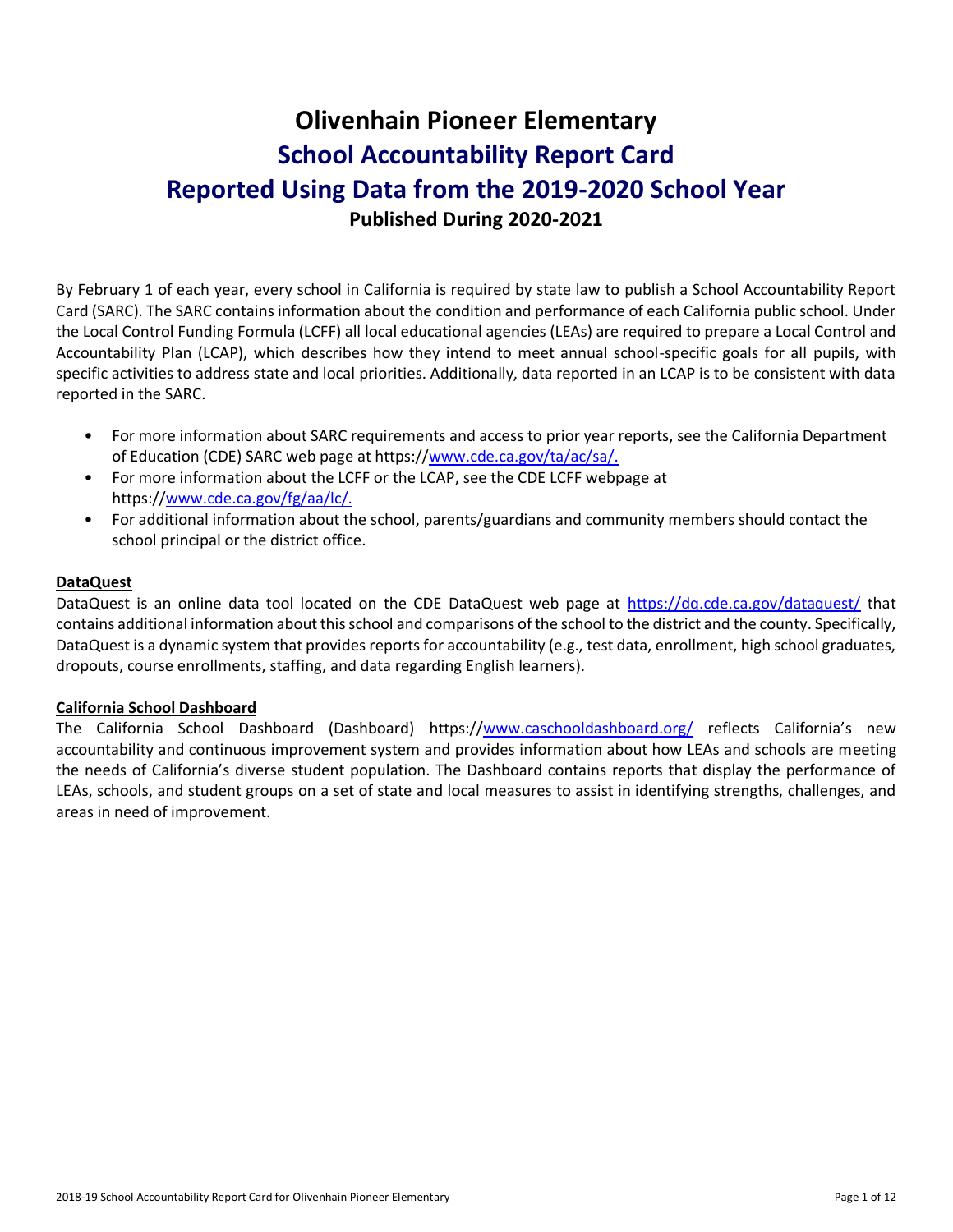## **About This School**

#### **School Contact Information (School Year 2020-2021)**

| <b>Entity</b>                            | <b>Contact Information</b>           |
|------------------------------------------|--------------------------------------|
| <b>School Name</b>                       | <b>Olivenhain Pioneer Elementary</b> |
| <b>Street</b>                            | 8000 Calle Acervo                    |
| City, State, Zip                         | Carlsbad, CA 92009                   |
| <b>Phone Number</b>                      | (760) 943-2000                       |
| Principal                                | <b>Beth Cameron</b>                  |
| <b>Email Address</b>                     | beth.cameron@eusd.net                |
| Website                                  | www.eusd.net/op                      |
| <b>County-District-School (CDS) Code</b> | 37 68080 6112445                     |

#### **District Contact Information (School Year 2020-2021)**

| <b>Entity</b>        | <b>Contact Information</b>                        |
|----------------------|---------------------------------------------------|
| <b>District Name</b> | <b>Encinitas Union Elementary School District</b> |
| Phone Number         | 760.944.4300                                      |
| Superintendent       | Andrée Grey                                       |
| <b>Email Address</b> | Andrée.Grey@eusd.net                              |
| Website              | www.eusd.net/pages/default.aspx                   |

#### **School Description and Mission Statement (School Year 2020-2021)**

The Olivenhain Pioneer Elementary School serves approximately 488 Kindergarten through sixth grade students from the town of Olivenhain and from the cities of Encinitas and South Carlsbad. Olivenhain Pioneer Elementary School teachers and staff are dedicated to ensuring the academic success of every student and providing a safe and engaging learning experience. The school has developed educational programs designed to provide students the opportunity to explore their creativity while developing a strong academic foundation. The commitment of Olivenhain Pioneer Elementary School's staff, parents, and community to excellence for their students has resulted in the school being selected as an Apple Distinguished School for 2017-22, the California Service-Learning Leader Award, and the California Business for Education Excellence Foundation Award and California Distinguished School Award.

Our families and community are an integral part of our school's success. Parents can be found in countless classrooms and on the playground engaged in meaningful work. We encourage you to get involved with any of the invaluable committees already in action. Our School Site Council (SSC), Parent Teacher Association (PTA) and Encinitas Education Foundation (EEF) groups offer opportunities for rewarding involvement. We also have many opportunities for parents to volunteer when they have limited time.

Our Vision: At Olivenhain Pioneer Elementary School, our children will be well-adjusted, self-confident knowledgeable 21st Century problem solvers. We have developed an integrated approach to instruction with our STREAM emphasis. The competent and enthusiastic staff is committed to working collaboratively in order to sustain a school of high performance learning within a nurturing environment. At OPE we integrate technology, science and the arts throughout our academically rigorous program. As a school community, we foster each child's potential to become an ethical and compassionate member of society, life-long learner, effective communicator, creative thinker, and responsible citizen and leader.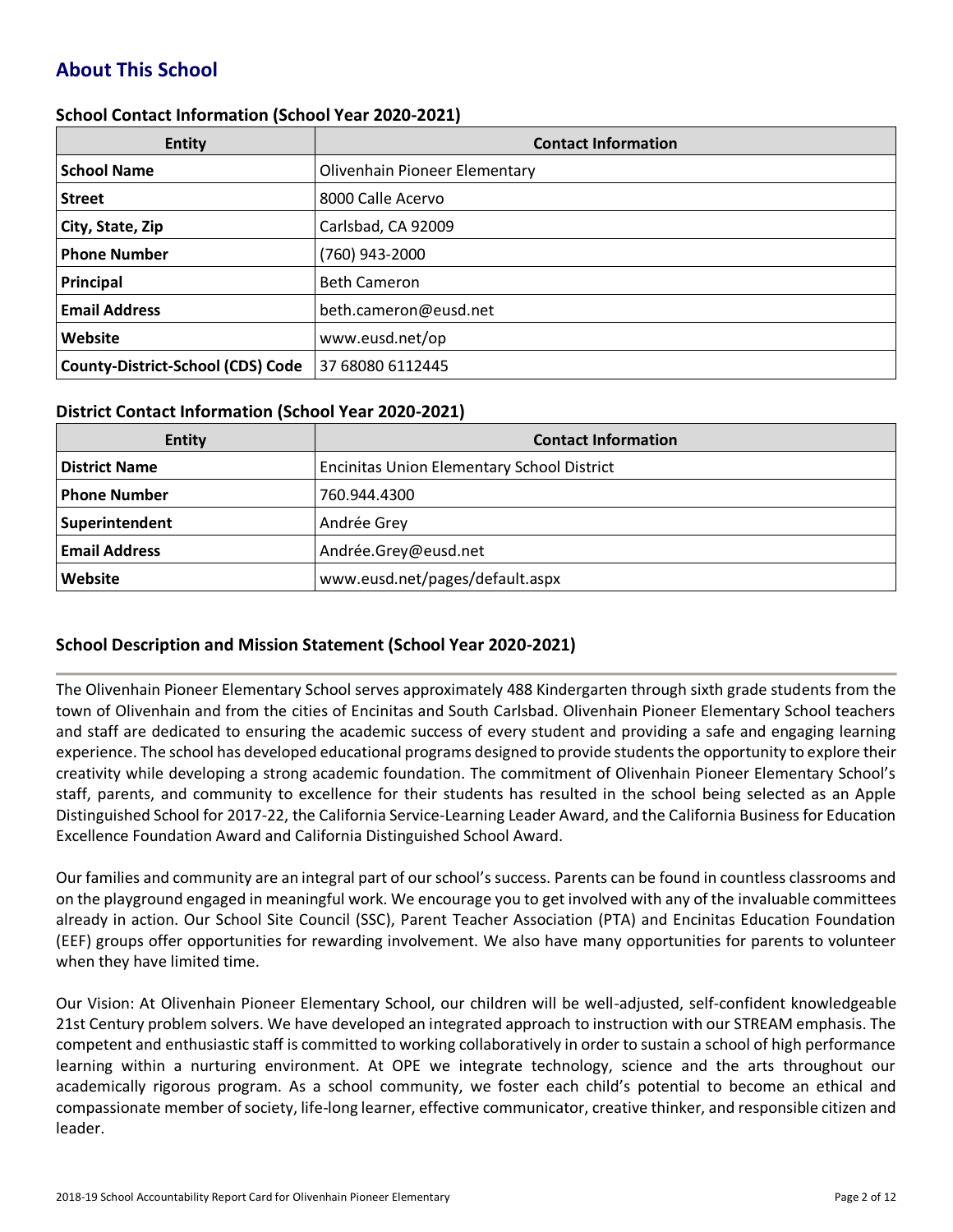### **Student Enrollment by Grade Level (School Year 2019-2020)**

| <b>Grade Level</b>      | <b>Number of Students</b> |
|-------------------------|---------------------------|
| Kindergarten            | 72                        |
| Grade 1                 | 79                        |
| <b>Grade 2</b>          | 87                        |
| Grade 3                 | 86                        |
| Grade 4                 | 84                        |
| <b>Grade 5</b>          | 83                        |
| Grade 6                 | 93                        |
| <b>Total Enrollment</b> | 584                       |

## **Student Enrollment by Student Group (School Year 2019-2020)**

| <b>Student Group</b>                   | <b>Percent of Total Enrollment</b> |
|----------------------------------------|------------------------------------|
| <b>Black or African American</b>       | 1.4                                |
| American Indian or Alaska Native       | 0.2                                |
| Asian                                  | 3.9                                |
| Filipino                               | 0.7                                |
| <b>Hispanic or Latino</b>              | 8.7                                |
| Native Hawaiian or Pacific Islander    | 0.2                                |
| White                                  | 76.5                               |
| <b>Two or More Races</b>               | 6.7                                |
| <b>Socioeconomically Disadvantaged</b> | 5.3                                |
| <b>English Learners</b>                | 1.2                                |
| <b>Students with Disabilities</b>      | 13                                 |
| <b>Foster Youth</b>                    | 0.2                                |
| <b>Homeless</b>                        |                                    |

## **A. Conditions of Learning**

#### **State Priority: Basic**

The SARC provides the following information relevant to the State priority: Basic (Priority 1):

- Degree to which teachers are appropriately assigned and fully credentialed in the subject area and for the pupils they are teaching;
- Pupils have access to standards-aligned instructional materials; and
- School facilities are maintained in good repair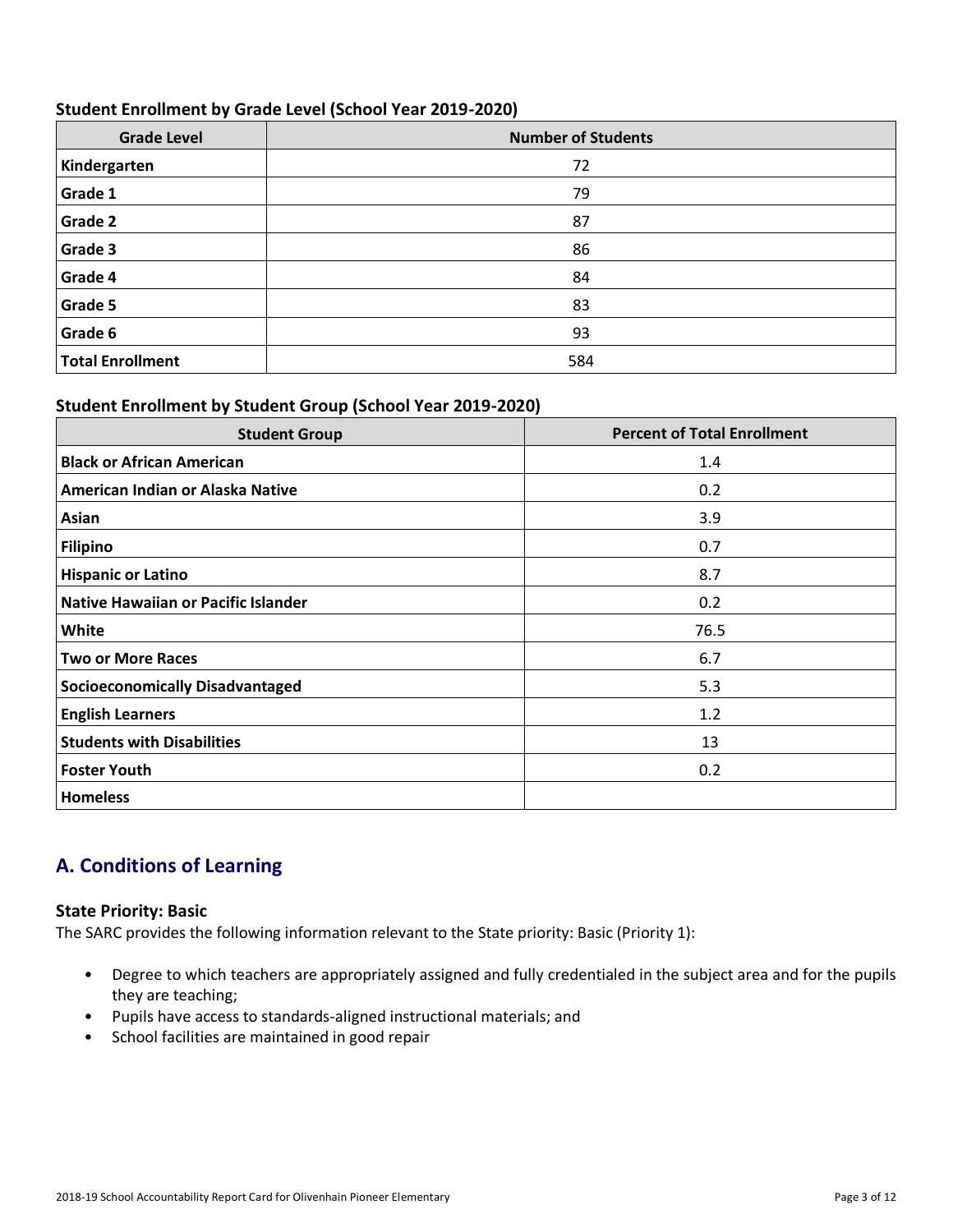### **Teacher Credentials**

| <b>Teachers</b>                                                    |    | <b>School</b><br>2019-20 | <b>School</b><br>2020-21 | <b>District</b><br>2020-21 |
|--------------------------------------------------------------------|----|--------------------------|--------------------------|----------------------------|
| <b>With Full Credential</b>                                        | 22 | 27                       | 28                       | 285                        |
| <b>Without Full Credential</b>                                     | 0  |                          |                          |                            |
| Teaching Outside Subject Area of Competence (with full credential) | 0  | 0                        |                          |                            |

#### **Teacher Misassignments and Vacant Teacher Positions**

| Indicator                                             | 2018-19 | 2019-20 | 2020-21 |
|-------------------------------------------------------|---------|---------|---------|
| <b>Misassignments of Teachers of English Learners</b> |         |         |         |
| Total Teacher Misassignments*                         |         |         |         |
| Vacant Teacher Positions                              |         |         |         |

Note: "Misassignments" refers to the number of positions filled by teachers who lack legal authorization to teach that grade level, subject area, student group, etc. \*Total Teacher Misassignments includes the number of Misassignments of Teachers of English Learners.

### **Quality, Currency, Availability of Textbooks and Other Instructional Materials (School Year 2020-2021)**

#### **Year and month in which data were collected:** September, 2020

| Subject                       | <b>Textbooks and Other Instructional</b><br><b>Materials/year of Adoption</b> | <b>From Most</b><br>Recent<br><b>Adoption?</b> | <b>Percent Students</b><br><b>Lacking Own</b><br><b>Assigned Copy</b> |  |
|-------------------------------|-------------------------------------------------------------------------------|------------------------------------------------|-----------------------------------------------------------------------|--|
| <b>Reading/Language Arts</b>  | National Geographic/2017                                                      | Yes                                            | 0                                                                     |  |
| <b>Mathematics</b>            | Scott Foresman-Addison Wesley/2009                                            | Yes                                            | 0                                                                     |  |
| <b>Science</b>                | Houghton Mifflin/2007                                                         | Yes                                            | 0                                                                     |  |
| <b>History-Social Science</b> | Harcourt/2006                                                                 | Yes                                            | 0                                                                     |  |

Note: Cells with N/A values do not require data.

#### **School Facility Conditions and Planned Improvements**

District maintenance supervisors are proactive and conduct inspections at school sites on a continual basis. Repairs necessary to keep the school in good repair and working order are completed in a timely manner. A work order process is used to ensure efficient service and that emergency repairs are given the highest priority. District maintenance has indicated that 100% of all toilets on school grounds are in working order.

Cleanliness at Olivenhain Pioneer is maintained by the three custodians who work at the school site throughout the week. These custodians include a full time staff member who takes great pride in the appearance of our school. This can be seen from the time you walk on to our campus. During 2010-11, the roof was repaired and a new playground was added.

All schools within the Encinitas Union School District will have various site upgrades during the next 3-5 years based on the Capital Facilities and Technology Plan submitted as a component of Proposition P that was passed by the voters in November 2010.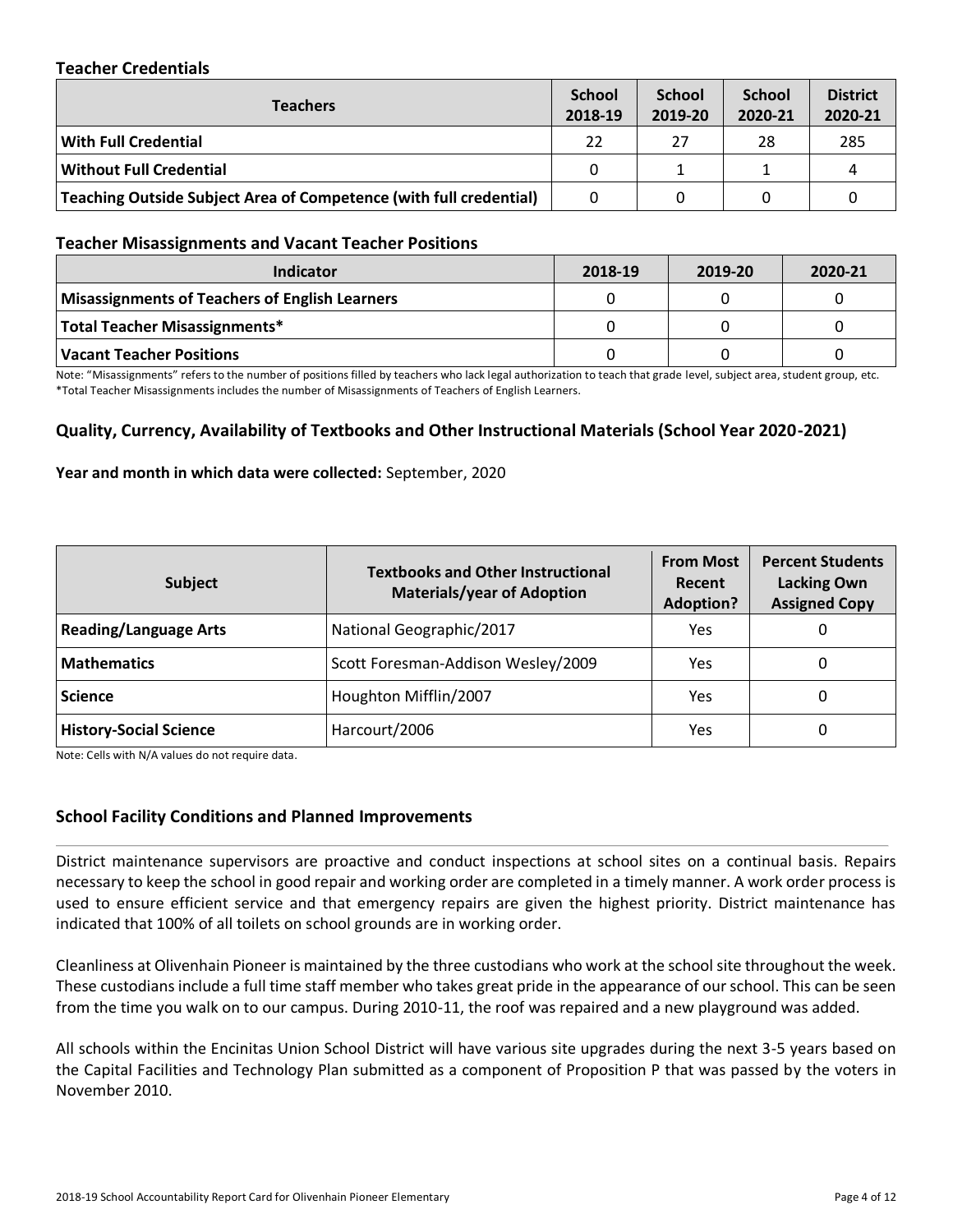## **School Facility Good Repair Status**

Using the **most recently collected** FIT data (or equivalent), provide the following:

- Determination of repair status for systems listed
- Description of any needed maintenance to ensure good repair
- The year and month in which the data were collected
- The rate for each system inspected
- The overall rating

#### **Year and month of the most recent FIT report:** February 24, 2020

| <b>System Inspected</b>                                                              | <b>Rating</b> | <b>Repair Needed and Action Taken or Planned</b> |
|--------------------------------------------------------------------------------------|---------------|--------------------------------------------------|
| <b>Systems: Gas Leaks,</b><br><b>Mechanical/HVAC, Sewer</b>                          | Good          |                                                  |
| <b>Interior: Interior Surfaces</b>                                                   | Good          |                                                  |
| <b>Cleanliness: Overall Cleanliness,</b><br>Pest/Vermin Infestation                  | Good          |                                                  |
| <b>Electrical: Electrical</b>                                                        | Good          |                                                  |
| <b>Restrooms/Fountains: Restrooms,</b><br>Sinks/Fountains                            | Good          |                                                  |
| <b>Safety: Fire Safety, Hazardous</b><br><b>Materials</b>                            | Good          |                                                  |
| <b>Structural: Structural Damage,</b><br><b>Roofs</b>                                | Good          |                                                  |
| <b>External: Playground/School</b><br>Grounds, Windows/<br><b>Doors/Gates/Fences</b> | Good          |                                                  |
| <b>Overall Rating</b>                                                                | Exemplary     |                                                  |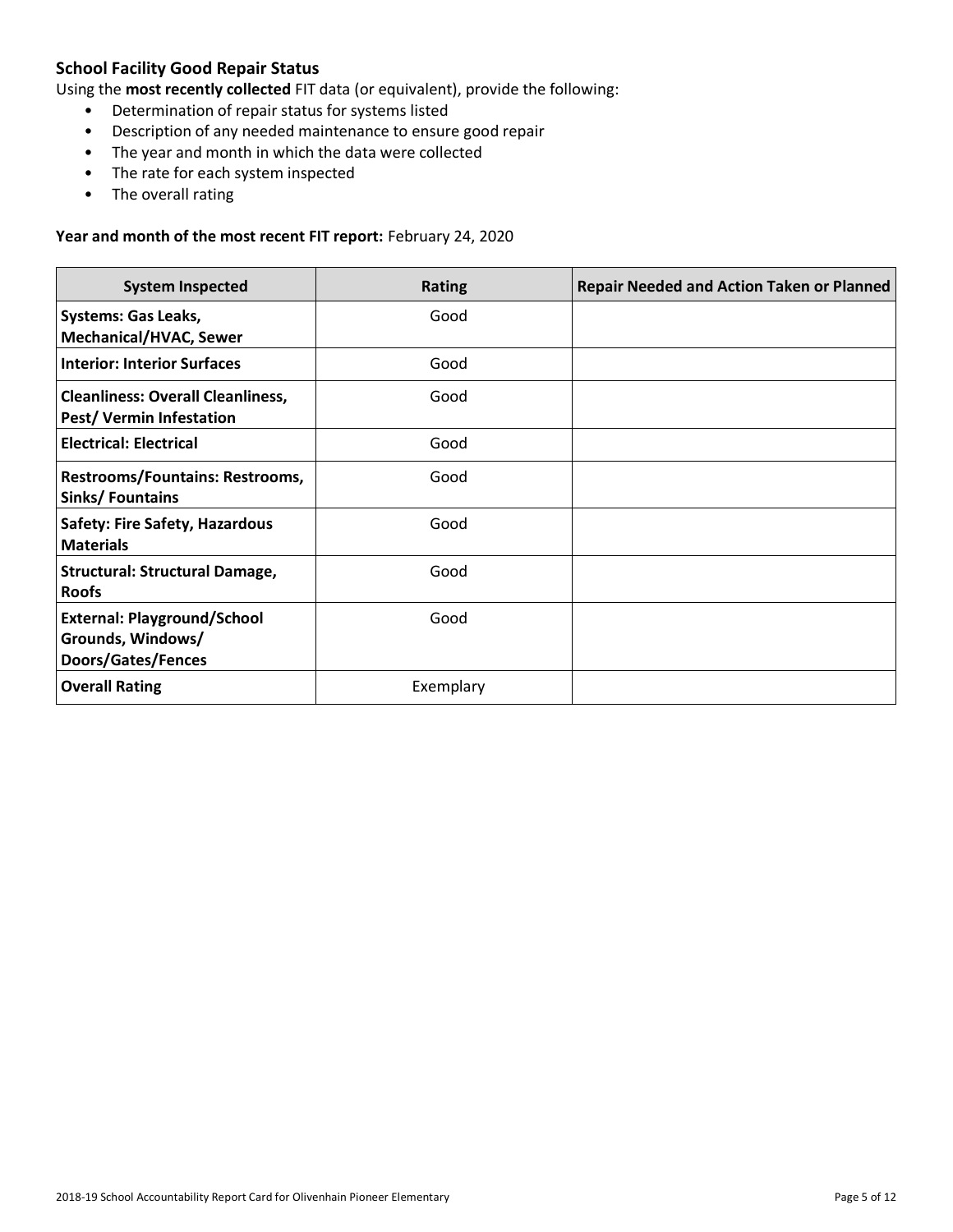## **B. Pupil Outcomes**

## **State Priority: Pupil Achievement**

The SARC provides the following information relevant to the State priority: Pupil Achievement (Priority 4):

- **Statewide assessments** (i.e., California Assessment of Student Performance and Progress [CAASPP] System, which includes the Smarter Balanced Summative Assessments for students in the general education population and the California Alternate Assessments [CAAs] for English language arts/literacy [ELA] and mathematics given in grades three through eight and grade eleven. Only eligible students may participate in the administration of the CAAs. CAAs items are aligned with alternate achievement standards, which are linked with the Common Core State Standards [CCSS] for students with the most significant cognitive disabilities); and
- The percentage of students who have successfully completed courses that satisfy the requirements for entrance to the University of California and the California State University, or career technical education sequences or programs of study.

## **CAASPP Test Results in ELA and Mathematics for All Students Grades Three through Eight and Grade Eleven**

## **Percentage of Students Meeting or Exceeding the State Standard**

| <b>Subject</b>                                                       | <b>School</b><br>2018-19 | <b>School</b><br>2019-20 | <b>District</b><br>2018-19 | <b>District</b><br>2019-20 | <b>State</b><br>2018-19 | <b>State</b><br>2019-20 |
|----------------------------------------------------------------------|--------------------------|--------------------------|----------------------------|----------------------------|-------------------------|-------------------------|
| <b>English Language Arts/Literacy</b><br>$\vert$ (grades 3-8 and 11) | 79                       | N/A                      | 75                         | N/A                        | 50                      | N/A                     |
| <b>Mathematics</b><br>$\sqrt{\frac{1}{2}}$ (grades 3-8 and 11)       | 74                       | N/A                      | 71                         | N/A                        | 39                      | N/A                     |

Note: Cells with N/A values do not require data.

Note: The 2019-2020 data are not available. Due to the COVID-19 pandemic, Executive Order N-30-20 was issued which waived the requirement for statewide testing for the 2019-2020 school year.

Note: Percentages are not calculated when the number of students tested is ten or less, either because the number of students in this category is too small for statistical accuracy or to protect student privacy.

Note: ELA and mathematics test results include the Smarter Balanced Summative Assessment and the CAA. The "Percent Met or Exceeded" is calculated by taking the total number of students who met or exceeded the standard on the Smarter Balanced Summative Assessment plus the total number of students who met the standard (i.e., achieved Level 3-Alternate) on the CAAs divided by the total number of students who participated in both assessments.

## **CAASPP Test Results in ELA by Student Group**

## **Grades Three through Eight and Grade Eleven (School Year 2019-2020)**

| <b>Student Group</b>                | <b>Total</b><br><b>Enrollment</b> | <b>Number</b><br><b>Tested</b> | Percent<br><b>Tested</b> | Percent<br><b>Not</b><br><b>Tested</b> | Percent<br>Met or<br><b>Exceeded</b> |
|-------------------------------------|-----------------------------------|--------------------------------|--------------------------|----------------------------------------|--------------------------------------|
| <b>All Students</b>                 | N/A                               | N/A                            | N/A                      | N/A                                    | N/A                                  |
| <b>Male</b>                         | N/A                               | N/A                            | N/A                      | N/A                                    | N/A                                  |
| Female                              | N/A                               | N/A                            | N/A                      | N/A                                    | N/A                                  |
| <b>Black or African American</b>    | N/A                               | N/A                            | N/A                      | N/A                                    | N/A                                  |
| American Indian or Alaska Native    | N/A                               | N/A                            | N/A                      | N/A                                    | N/A                                  |
| Asian                               | N/A                               | N/A                            | N/A                      | N/A                                    | N/A                                  |
| <b>Filipino</b>                     | N/A                               | N/A                            | N/A                      | N/A                                    | N/A                                  |
| <b>Hispanic or Latino</b>           | N/A                               | N/A                            | N/A                      | N/A                                    | N/A                                  |
| Native Hawaiian or Pacific Islander | N/A                               | N/A                            | N/A                      | N/A                                    | N/A                                  |
| White                               | N/A                               | N/A                            | N/A                      | N/A                                    | N/A                                  |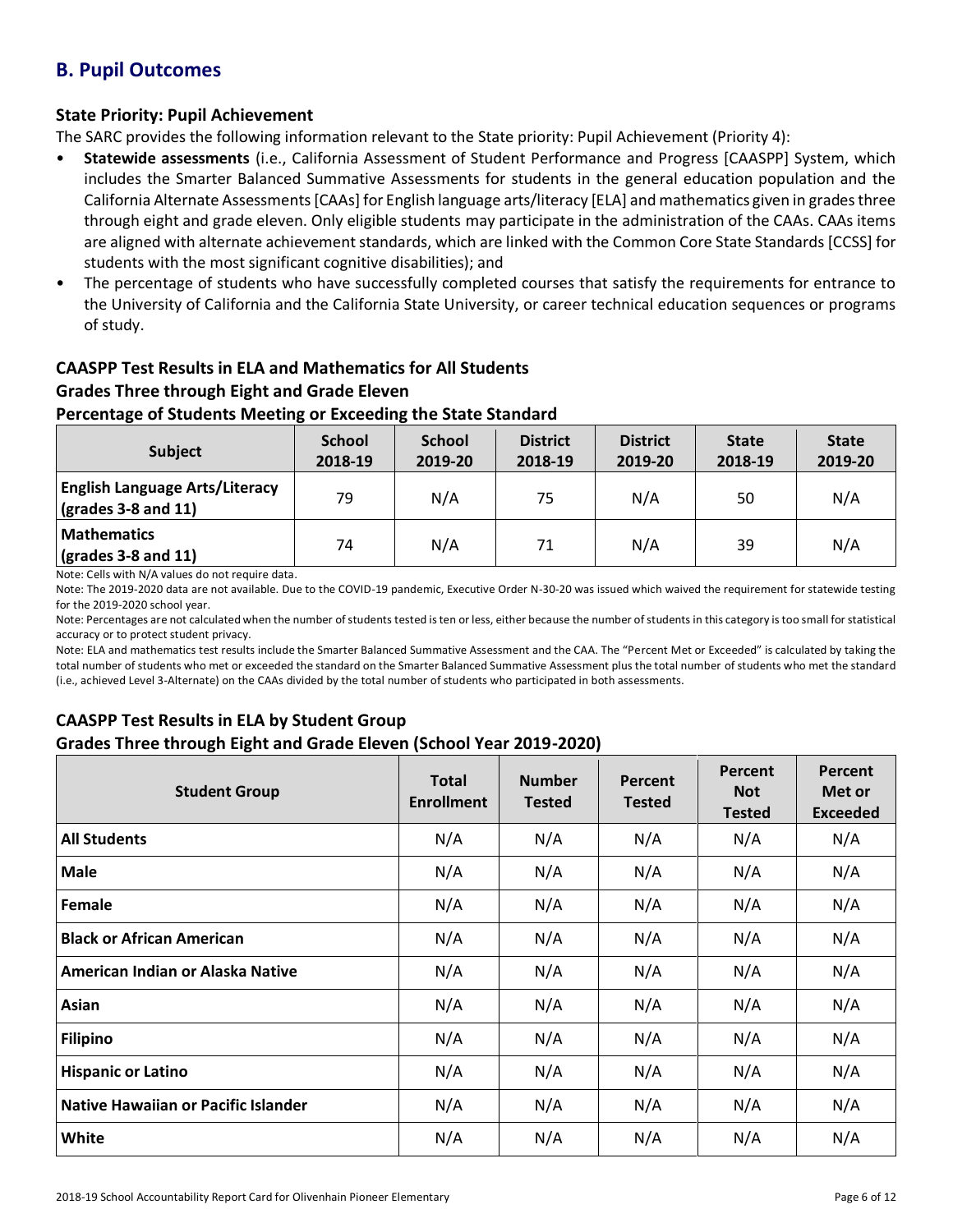| <b>Student Group</b>                                 | <b>Total</b><br><b>Enrollment</b> | <b>Number</b><br><b>Tested</b> | Percent<br><b>Tested</b> | Percent<br><b>Not</b><br><b>Tested</b> | Percent<br>Met or<br><b>Exceeded</b> |
|------------------------------------------------------|-----------------------------------|--------------------------------|--------------------------|----------------------------------------|--------------------------------------|
| <b>Two or More Races</b>                             | N/A                               | N/A                            | N/A                      | N/A                                    | N/A                                  |
| <b>Socioeconomically Disadvantaged</b>               | N/A                               | N/A                            | N/A                      | N/A                                    | N/A                                  |
| <b>English Learners</b>                              | N/A                               | N/A                            | N/A                      | N/A                                    | N/A                                  |
| <b>Students with Disabilities</b>                    | N/A                               | N/A                            | N/A                      | N/A                                    | N/A                                  |
| <b>Students Receiving Migrant Education Services</b> | N/A                               | N/A                            | N/A                      | N/A                                    | N/A                                  |
| <b>Foster Youth</b>                                  | N/A                               | N/A                            | N/A                      | N/A                                    | N/A                                  |
| <b>Homeless</b>                                      | N/A                               | N/A                            | N/A                      | N/A                                    | N/A                                  |

Note: Cells with N/A values do not require data.

Note: The 2019-2020 data are not available. Due to the COVID-19 pandemic, Executive Order N-30-20 was issued which waived the requirement for statewide testing for the 2019-2020 school year.

## **CAASPP Test Results in Mathematics by Student Group Grades Three through Eight and Grade Eleven (School Year 2019-2020)**

| <b>Student Group</b>                                 | <b>Total</b><br><b>Enrollment</b> | <b>Number</b><br><b>Tested</b> | Percent<br><b>Tested</b> | Percent<br><b>Not</b><br><b>Tested</b> | Percent<br>Met or<br><b>Exceeded</b> |
|------------------------------------------------------|-----------------------------------|--------------------------------|--------------------------|----------------------------------------|--------------------------------------|
| <b>All Students</b>                                  | N/A                               | N/A                            | N/A                      | N/A                                    | N/A                                  |
| <b>Male</b>                                          | N/A                               | N/A                            | N/A                      | N/A                                    | N/A                                  |
| Female                                               | N/A                               | N/A                            | N/A                      | N/A                                    | N/A                                  |
| <b>Black or African American</b>                     | N/A                               | N/A                            | N/A                      | N/A                                    | N/A                                  |
| American Indian or Alaska Native                     | N/A                               | N/A                            | N/A                      | N/A                                    | N/A                                  |
| <b>Asian</b>                                         | N/A                               | N/A                            | N/A                      | N/A                                    | N/A                                  |
| <b>Filipino</b>                                      | N/A                               | N/A                            | N/A                      | N/A                                    | N/A                                  |
| <b>Hispanic or Latino</b>                            | N/A                               | N/A                            | N/A                      | N/A                                    | N/A                                  |
| <b>Native Hawaiian or Pacific Islander</b>           | N/A                               | N/A                            | N/A                      | N/A                                    | N/A                                  |
| <b>White</b>                                         | N/A                               | N/A                            | N/A                      | N/A                                    | N/A                                  |
| <b>Two or More Races</b>                             | N/A                               | N/A                            | N/A                      | N/A                                    | N/A                                  |
| <b>Socioeconomically Disadvantaged</b>               | N/A                               | N/A                            | N/A                      | N/A                                    | N/A                                  |
| <b>English Learners</b>                              | N/A                               | N/A                            | N/A                      | N/A                                    | N/A                                  |
| <b>Students with Disabilities</b>                    | N/A                               | N/A                            | N/A                      | N/A                                    | N/A                                  |
| <b>Students Receiving Migrant Education Services</b> | N/A                               | N/A                            | N/A                      | N/A                                    | N/A                                  |
| <b>Foster Youth</b>                                  | N/A                               | N/A                            | N/A                      | N/A                                    | N/A                                  |
| <b>Homeless</b>                                      | N/A                               | N/A                            | N/A                      | N/A                                    | N/A                                  |

Note: Cells with N/A values do not require data.

Note: The 2019-2020 data are not available. Due to the COVID-19 pandemic, Executive Order N-30-20 was issued which waived the requirement for statewide testing for the 2019-2020 school year.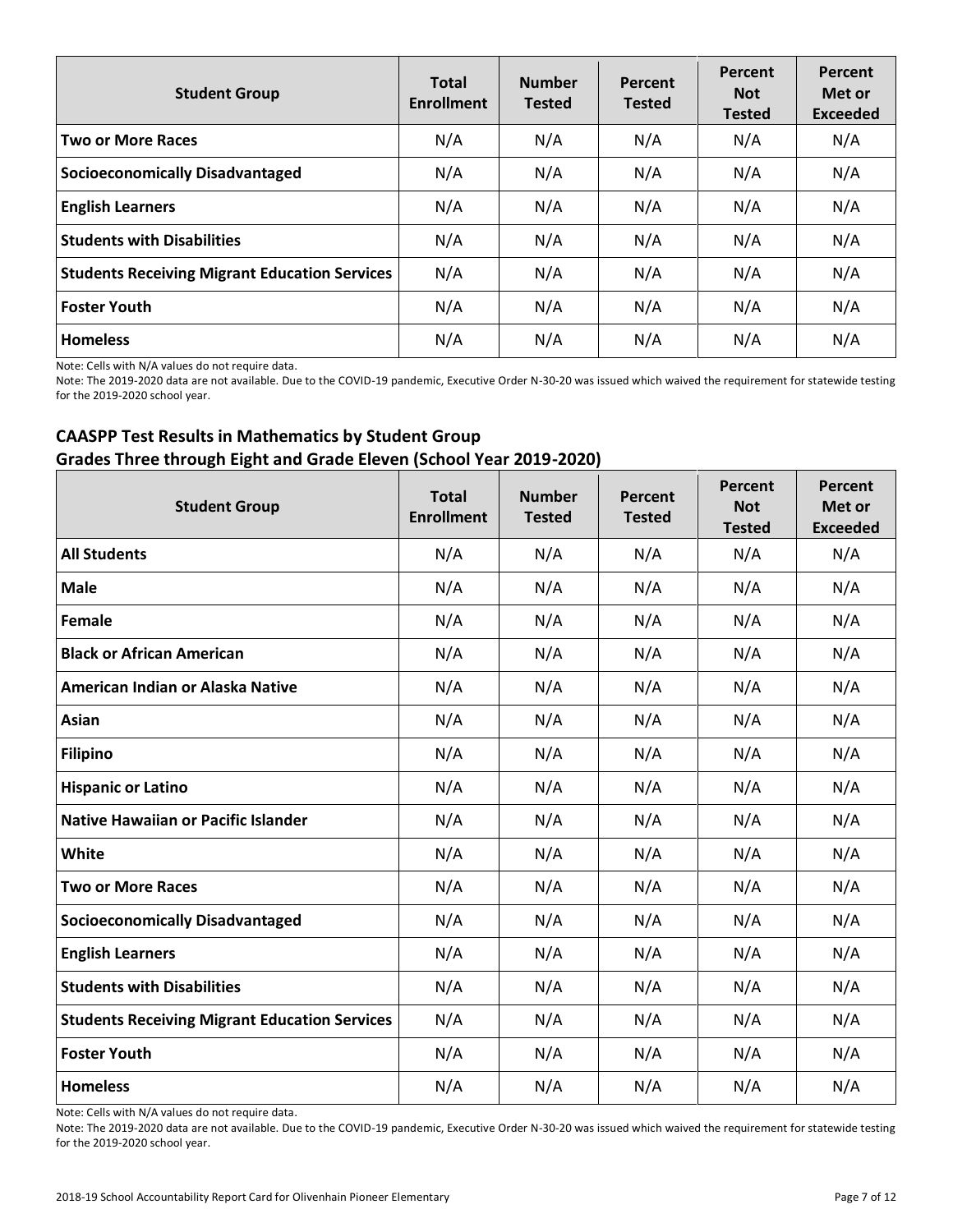## **CAASPP Test Results in Science for All Students Grades Five, Eight, and High School Percentage of Students Meeting or Exceeding the State Standard**

| <b>Subject</b>                        | <b>School</b><br>2018-19 | <b>School</b><br>2019-20 | <b>District</b><br>2018-19 | <b>District</b><br>2019-20 | <b>State</b><br>2018-19 | <b>State</b><br>2019-20 |
|---------------------------------------|--------------------------|--------------------------|----------------------------|----------------------------|-------------------------|-------------------------|
| Science (grades 5, 8 and high school) | 64                       | N/A                      | 59                         | N/A                        | 30                      | N/A                     |

Note: Cells with N/A values do not require data.

Note: The 2019-2020 data are not available. Due to the COVID-19 pandemic, Executive Order N-30-20 was issued which waived the requirement for statewide testing for the 2019-2020 school year.

Note: The new California Science Test (CAST) was first administered operationally in the 2018-2019 school year.

### **State Priority: Other Pupil Outcomes**

The SARC provides the following information relevant to the State priority: Other Pupil Outcomes (Priority 8):

Pupil outcomes in the subject areas of physical education.

#### **California Physical Fitness Test Results (School Year 2019-2020)**

| <b>Grade Level</b> | <b>Percentage of Students</b><br><b>Meeting Four of Six</b><br><b>Fitness Standards</b> |     | <b>Percentage of Students</b><br><b>Meeting Six of Six</b><br><b>Fitness Standards</b> |  |
|--------------------|-----------------------------------------------------------------------------------------|-----|----------------------------------------------------------------------------------------|--|
|                    | N/A                                                                                     | N/A | N/A                                                                                    |  |
|                    | N/A                                                                                     | N/A | N/A                                                                                    |  |
| 9                  | N/A                                                                                     | N/A | N/A                                                                                    |  |

Note: Cells with N/A values do not require data.

Note: The 2019–2020 data are not available. Due to the COVID-19 pandemic, Executive Order N-56-20 was issued which waived the requirement to administer the physical fitness performance test for the 2019–2020 school year.

## **C. Engagement**

#### **State Priority: Parental Involvement**

The SARC provides the following information relevant to the State priority: Parental Involvement (Priority 3):

• Efforts the school district makes to seek parent input in making decisions for the school district and each school site

#### **Opportunities for Parental Involvement (School Year 2020-2021)**

Parents and the community are very supportive of the educational programming at Olivenhain Pioneer Elementary School (OPE). Numerous programs and activities are enriched by the generous contributions made by The Parent Teacher Association (PTA), and the Encinitas Education Foundation (EEF). Both organizations work in conjunction with OPE's School Site Council to set annual goals for student achievement and to provide opportunities for enrichment.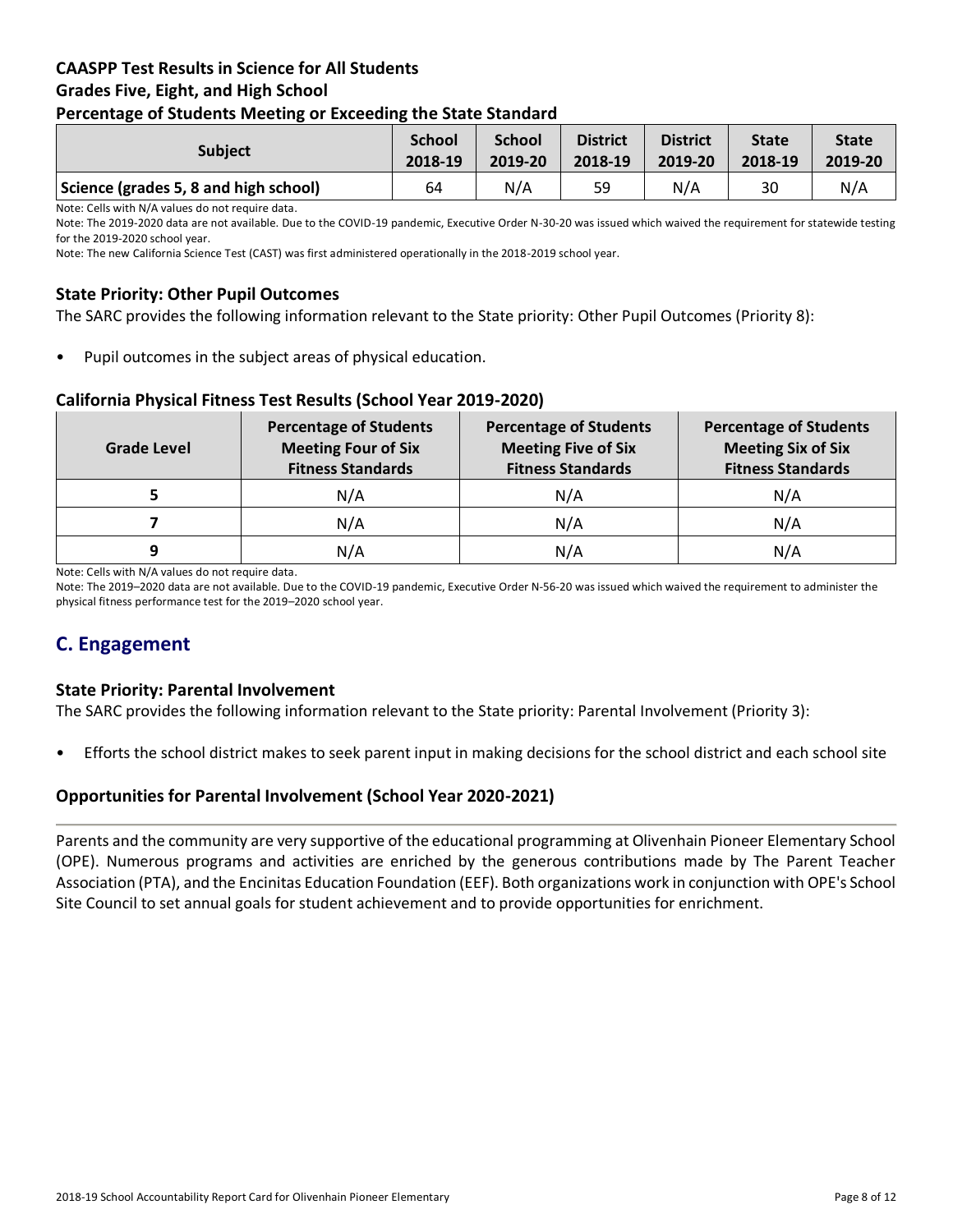Olivenhain Pioneer Elementary School offers a variety of events, programs, and activities throughout the school year that allow parents to become actively involved in their child's school community and education. The following are just a few of the activities and events at Olivenhain Pioneer Elementary School that are open to parents and family: book fair, family science nights, weekly school spirit assemblies, Grandparents' Day, school plays, OPE Reads Awards Assembly, Parent-Child Sweetheart Dance, musical programs, Arts and Science, the Ice Cream Social, the Aloha Party and a variety show. This year due to the pandemic, OPE has pivoted and provided many of the opportunities in a way that maintains our community building and legacy events while focused on safety. OPE has engaged in our annual events virtually and in socially distanced ways. Our book fair, variety show and performances, parent information series, parent teacher conferences and principal chats, OPE Reads Program and fundraising events have all taken place through video conferencing platforms, Parent communication via Parent Link and the PTA and EEF website and weekly newsletters have provided connectivity throughout the COVID pandemic. Our Aloha Party, Halloween festivities, Winter Wonderland and Ice Cream Social have shifted to drive through events. The participation in these events and activities has been commensurate to our past live and in person events which has enabled parents to remain involved in our school community.

## **State Priority: School Climate**

The SARC provides the following information relevant to the State priority: School Climate (Priority 6):

- Pupil suspension rates;
- Pupil expulsion rates; and
- Other local measures on the sense of safety.

## **Suspensions and Expulsions**

### **(data collected between July through June, each full school year respectively)**

| Rate              | <b>School</b><br>2017-18 | <b>School</b><br>2018-19 | <b>District</b><br>2017-18 | <b>District</b><br>2018-19 | <b>State</b><br>2017-18 | <b>State</b><br>2018-19 |
|-------------------|--------------------------|--------------------------|----------------------------|----------------------------|-------------------------|-------------------------|
| Suspensions       | 0.2                      | 0.2                      | 0.4                        | 0.2                        | 3.5                     | 3.5                     |
| <b>Expulsions</b> | 0.0                      | 0.0                      | 0.0                        | 0.0                        | 0.1                     | 0.1                     |

## **Suspensions and Expulsions for School Year 2019-2020 Only (data collected between July through February, partial school year due to the COVID-19 pandemic)**

| Rate               | <b>School</b><br>2019-20 | <b>District</b><br>2019-20 | <b>State</b><br>2019-20 |
|--------------------|--------------------------|----------------------------|-------------------------|
| <b>Suspensions</b> |                          | 10                         |                         |
| <b>Expulsions</b>  |                          |                            |                         |

Note: The 2019-2020 suspensions and expulsions rate data are not comparable to prior year data because the 2019-2020 school year is a partial school year due to the COVID-19 crisis. As such, it would be inappropriate to make any comparisons in rates of suspensions and expulsions in the 2019-2020 school year compared to prior years.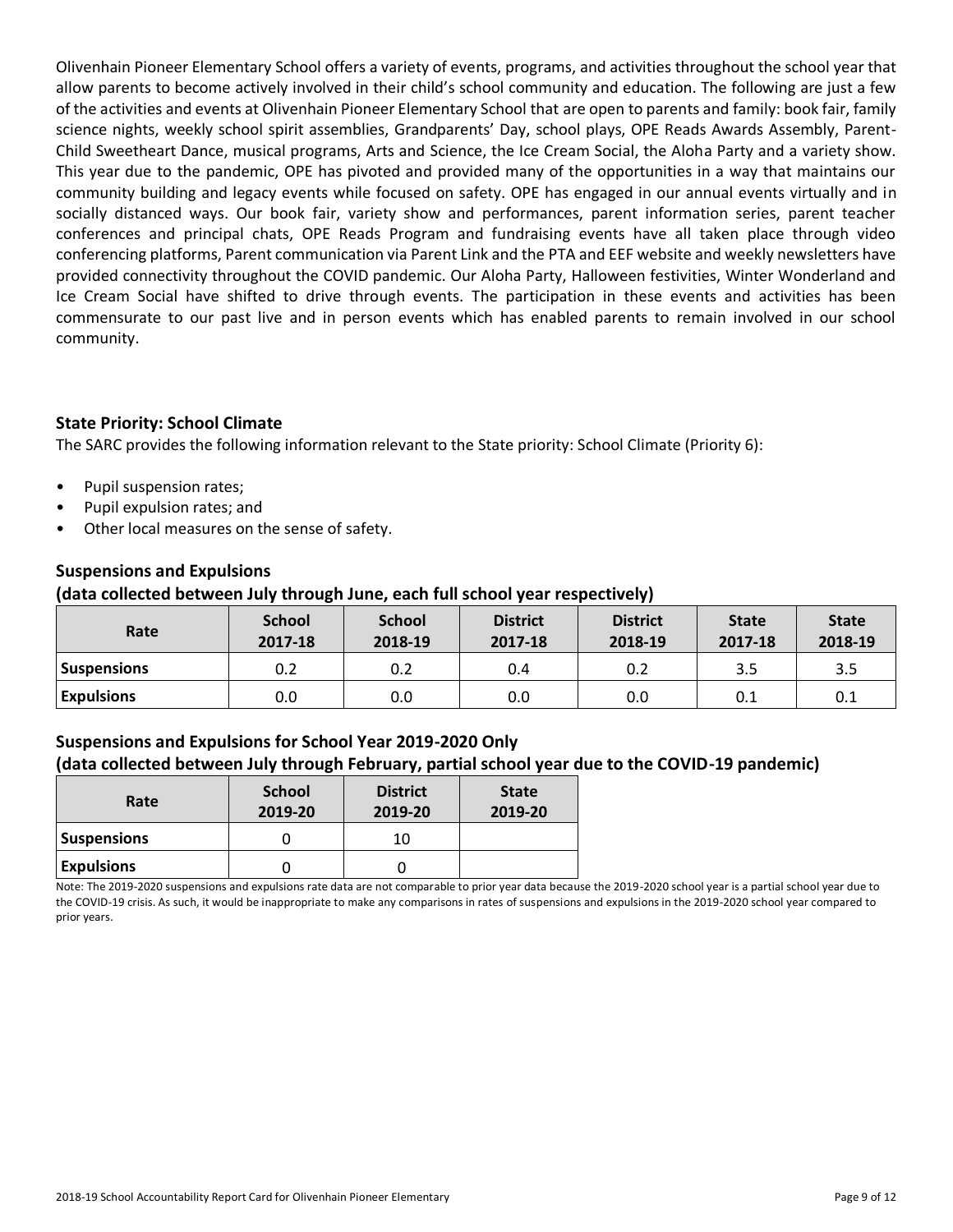## **School Safety Plan (School Year 2020-2021)**

Maintaining a safe, clean, and orderly environment is a top priority and essential to teaching and learning. The Comprehensive School Safety Plan (CSSP) is developed by Olivenhain Pioneer Elementary in consultation with local law enforcement/emergency preparedness staff, School Site Council (SSC) and Administrative Services in order to comply with Senate Bill 187. The CSSP includes: Annual Schools Safety Data, School Safety Policies and Procedures, Emergency Preparedness Procedures, and Emergency Plans and Protocols. It was most recently updated and reviewed in October 2020 and accepted by the Board of Trustees in November 2020.

We conduct regularly scheduled safety drills including fire, shelter-in-place, lockdown and earthquake. We practice evacuation procedures for fire, procedures for disaster preparedness, and to be ready to respond to the possibility of strangers or dangers on campus. Our district maintenance and site custodial personnel routinely check all play equipment for safety and make recommendations for proactive maintenance. To ensure safety during instructional hours, the perimeter gates of the site are locked immediately after entry each morning and reopened only at dismissal. During school hours, all visitors are required to present an ID for processing via our Raptor Visitor System. Additionally, our site is alarmed during non-school hours. To monitor all school sites, each school is equipped with surveillance cameras. We have a strong partnership with the San Diego County Sheriff's Department North Coastal Station in Encinitas, the Carlsbad Police Department and our Carlsbad School Resource Officers. All staff takes pride in our school and work together to maintain a well-kept and safe facility.

## **D. Other SARC Information**

The information in this section is required to be in the SARC but is not included in the state priorities for LCFF.

| Grade<br>Level | <b>Average</b><br><b>Class</b><br><b>Size</b> | # of<br> Classes* Classes* Classes* <br><b>Size</b><br>$1 - 20$ | # of<br><b>Size</b><br>$21 - 32$ | # of<br><b>Size</b><br>$33+$ | Average<br><b>Class</b><br><b>Size</b> | # of<br><b>Size</b><br>$1 - 20$ | # of<br>$ {\sf Classes}^* {\sf Classes}^* {\sf Classes}^* $<br><b>Size</b><br>$21 - 32$ | # of<br><b>Size</b><br>$33+$ | Average<br><b>Class</b><br><b>Size</b> | # of<br><b>Size</b><br>$1 - 20$ | # of<br><b>Size</b><br>21-32 | 2017-18  2017-18  2017-18  2017-18  2018-19  2018-19  2018-19  2018-19  2019-20  2019-20  2019-20  2019-20 <br># of<br> Classes* Classes* Classes* <br><b>Size</b><br>$33+$ |
|----------------|-----------------------------------------------|-----------------------------------------------------------------|----------------------------------|------------------------------|----------------------------------------|---------------------------------|-----------------------------------------------------------------------------------------|------------------------------|----------------------------------------|---------------------------------|------------------------------|-----------------------------------------------------------------------------------------------------------------------------------------------------------------------------|
| К              | 22                                            | $\mathbf{1}$                                                    | 3                                |                              | 19                                     | $\overline{2}$                  | 2                                                                                       | 3                            | 23                                     |                                 |                              |                                                                                                                                                                             |
| 1              | 25                                            |                                                                 | 3                                |                              | 21                                     | $\mathbf{1}$                    | $\overline{2}$                                                                          |                              | 22                                     | 2                               | $\overline{2}$               |                                                                                                                                                                             |
| $\overline{2}$ | 24                                            |                                                                 | 3                                |                              | 24                                     |                                 | 4                                                                                       |                              | 24                                     | 4                               |                              |                                                                                                                                                                             |
| 3              | 21                                            |                                                                 | 4                                |                              | 25                                     |                                 | 3                                                                                       |                              | 27                                     | 1                               | $\overline{2}$               |                                                                                                                                                                             |
| 4              | 30                                            |                                                                 | 3                                |                              | 31                                     |                                 | 2                                                                                       |                              | 20                                     | 2                               | 2                            |                                                                                                                                                                             |
| 5              | 31                                            |                                                                 | $\overline{2}$                   |                              | 29                                     |                                 | 3                                                                                       |                              | 26                                     | $\mathbf{1}$                    | $\overline{2}$               |                                                                                                                                                                             |
| 6              | 26                                            | $\mathbf{1}$                                                    | 4                                |                              | 26                                     | $\mathbf{1}$                    | 3                                                                                       |                              | 30                                     |                                 | 3                            |                                                                                                                                                                             |
| Other**        |                                               |                                                                 |                                  |                              | 11                                     | $\mathbf{1}$                    |                                                                                         |                              | 10                                     | $\overline{2}$                  |                              |                                                                                                                                                                             |

### **Average Class Size and Class Size Distribution (Elementary)**

\*Number of classes indicates how many classes fall into each size category (a range of total students per class).

\*\* "Other" category is for multi-grade level classes.

## **Ratio of Pupils to Academic Counselor (School Year 2019-2020)**

| <b>Title</b>         | Ratio |
|----------------------|-------|
| Academic Counselors* |       |

\*One full time equivalent (FTE) equals one staff member working full time; one FTE could also represent two staff members who each work 50 percent of full time.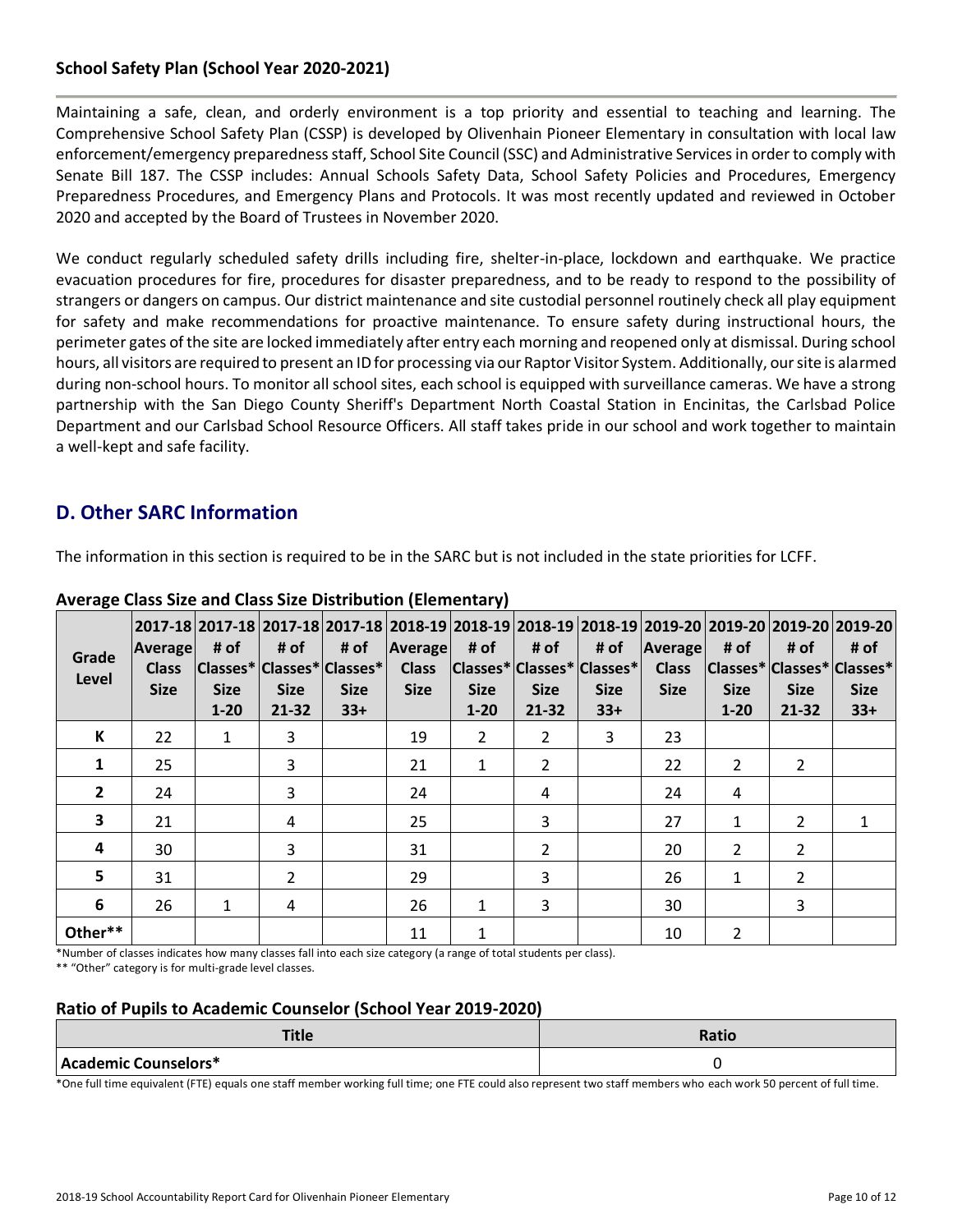## **Student Support Services Staff (School Year 2019-2020)**

| <b>Title</b>                                                         | Number of FTE*<br><b>Assigned to School</b> |  |
|----------------------------------------------------------------------|---------------------------------------------|--|
| <b>Counselor (Academic, Social/Behavioral or Career Development)</b> |                                             |  |
| Library Media Teacher (Librarian)                                    |                                             |  |
| Library Media Services Staff (Paraprofessional)                      |                                             |  |
| Psychologist                                                         |                                             |  |
| <b>Social Worker</b>                                                 |                                             |  |
| <b>Nurse</b>                                                         |                                             |  |
| <b>Speech/Language/Hearing Specialist</b>                            |                                             |  |
| <b>Resource Specialist (non-teaching)</b>                            |                                             |  |
| <b>Other</b>                                                         |                                             |  |

\*One Full Time Equivalent (FTE) equals one staff member working full time; one FTE could also represent two staff members who each work 50 percent of full time.

## **Expenditures Per Pupil and School Site Teacher Salaries (Fiscal Year 2018-2019)**

| Level                                         | <b>Total</b><br><b>Expenditures</b><br><b>Per Pupil</b> | <b>Expenditures</b><br><b>Per Pupil</b><br>(Restricted) | <b>Expenditures</b><br><b>Per Pupil</b><br>(Unrestricted) | Average<br><b>Teacher</b><br><b>Salary</b> |
|-----------------------------------------------|---------------------------------------------------------|---------------------------------------------------------|-----------------------------------------------------------|--------------------------------------------|
| <b>School Site</b>                            | \$12,811.36                                             | \$3,615.70                                              | \$9,195.66                                                | \$78,965.00                                |
| <b>District</b>                               | N/A                                                     | N/A                                                     | \$9,160.13                                                | \$84,529                                   |
| Percent Difference - School Site and District | N/A                                                     | N/A                                                     | 0.4                                                       | $-6.8$                                     |
| <b>State</b>                                  | N/A                                                     | N/A                                                     | \$7,750                                                   | \$84,183                                   |
| Percent Difference - School Site and State    | N/A                                                     | N/A                                                     | 17.1                                                      | $-6.4$                                     |

Note: Cells with N/A values do not require data.

## **Types of Services Funded (Fiscal Year 2019-2020)**

In addition to general fund State funding, Encinitas Union School District receives State and Federal categorical funding for special programs that include categorical, special education and support programs such as Special Education, Title I, Title II and Title III, where applicable, Mental Health and Instructional Materials.

#### **Teacher and Administrative Salaries (Fiscal Year 2018-2019)**

| Category                                             | <b>District</b><br>Amount | <b>State Average</b><br><b>For Districts</b><br>In Same Category |
|------------------------------------------------------|---------------------------|------------------------------------------------------------------|
| <b>Beginning Teacher Salary</b>                      | \$46,911                  | \$51,004                                                         |
| <b>Mid-Range Teacher Salary</b>                      | \$77,316                  | \$82,919                                                         |
| <b>Highest Teacher Salary</b>                        | \$114,671                 | \$104,604                                                        |
| <b>Average Principal Salary (Elementary)</b>         | \$136,259                 | \$131,277                                                        |
| <b>Average Principal Salary (Middle)</b>             |                           | \$136,163                                                        |
| <b>Average Principal Salary (High)</b>               |                           | \$128,660                                                        |
| <b>Superintendent Salary</b>                         | \$238,771                 | \$230,860                                                        |
| <b>Percent of Budget for Teacher Salaries</b>        | 39.0                      | 35.0                                                             |
| <b>Percent of Budget for Administrative Salaries</b> | 5.0                       | 5.0                                                              |

For detailed information on salaries, see the CDE Certificated Salaries & Benefits web page at [https://www.cde.ca.gov/ds/fd/cs/.](https://www.cde.ca.gov/ds/fd/cs/)